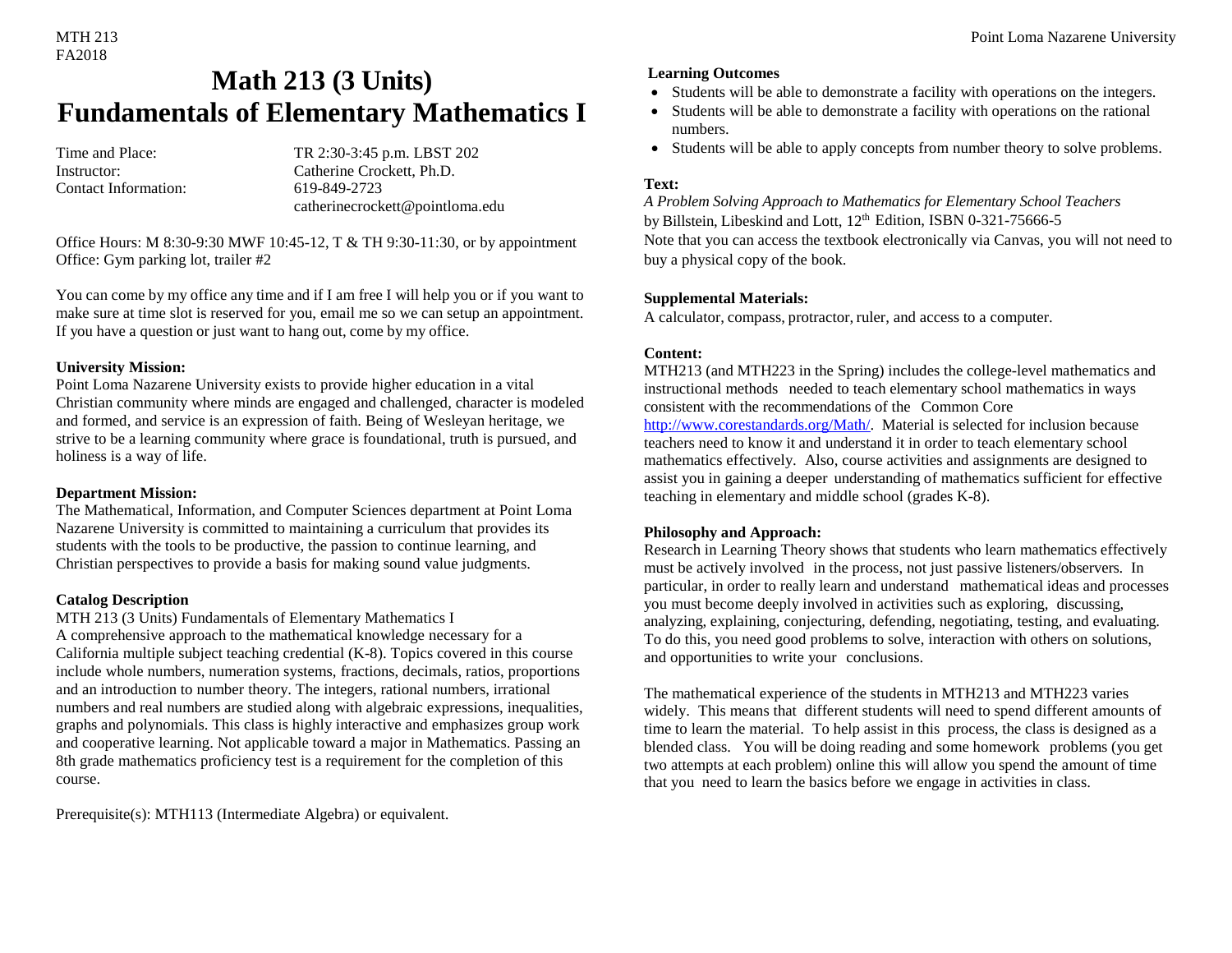### FA2018 **Grading:**

Grades are based on the number of points accumulated throughout the course with the following exception. A student must pass at least one of the Mid-Semester Examination or the Final Examination in order to pass the class. That is, a score of 60% must be achieved on one of the Examinations, or else the final grade will be an F regardless of all other point totals. Approximate minimal percentages required to obtain a given grade are:

| 15%   |
|-------|
| 20%   |
| .5%   |
| 25%   |
| 35%   |
| 100\% |
|       |

The grading scale for the course is:

|      | A         | B        |          |          |
|------|-----------|----------|----------|----------|
| $^+$ |           | (87,90)  | (77, 80) | (67,70)  |
|      | [92, 100] | [82, 87] | [72, 77] | [62, 67] |
|      | [90, 92)  | [80, 82) | [70, 72) | (60, 62) |

#### **Graphical Schedule of Assignments**

A graphical representation of assignments can be seen in the Schedule at the end of this document.

#### **Credit Hour:**

In the interest of providing sufficient time to accomplish the stated course learning outcomes, this class meets the PLNU credit hour policy for a 3 unit class delivered over 15 weeks. Specific details about how the class meets the credit hour requirements can be provided upon request.

#### **Homework:**

You will have two types of homework:

**Online Homework** - this will be due at 11:59 pm on the Wednesday before our class face to face meeting. Your online homework will be graded by the computer. You will have two attempts to work each problem.

**Written Homework** - this will be **due at the start of class** the next

Thursday. No late homework will be accepted except by prior arrangement or with a documented emergency. In your written homework I expect to see calculations using the terminology and methods of the class and not just an answer. A random selection (the same for all people) of the problems will be graded on any homework assignment.

#### **Basic Competency Test:**

In order to pass MTH213 you must pass this test at the 80% level. It will be given the first Tuesday of classes and then retakes can be arranged on a one to one basis with the course professor. No more than a total of three attempts are allowed on this test.

#### **Examinations and the Final Examination:**

There will be one Mid-Semester Examination and a comprehensive Final Examination. The Mid-Semester Examination and the Final Examination will include problems and questions over material assigned in the text, readings and handouts, as well as material presented in class. The examination schedule is included in the daily schedule. The instructor will not accept excuses such as poor communication with parents, benefactors, surf team sponsors and/or travel agents. No examination shall be missed without prior consent or a well-documented emergency beyond your control. In such cases, all make-up exams will occur at 8:30 am on the Saturday between classes and Final Exam week. A score of zero will be assigned for an examination that is missed without prior consent or a welldocumented emergency beyond your control.

#### **Attendance:**

Attendance is expected at each class session. In the event of an absence you are responsible for the material covered in class and the assignments given that day.

Regular and punctual attendance at all classes is considered essential to optimum academic achievement. If the student is absent from more than 10 percent of class meetings, the faculty member can file a written report which may result in deenrollment. If the absences exceed 20 percent, the student may be de-enrolled without notice until the university drop date or, after that date, receive the appropriate grade for their work and participation. See

[http://catalog.pointloma.edu/content.php?catoid=24&navoid=1581#Class\\_Attendance](http://catalog.pointloma.edu/content.php?catoid=24&navoid=1581#Class_Attendance) in the Undergraduate Academic Catalog.

Because this course is a hybrid course, attendance will be calculated as follows:

Face-to-face portion of the class: You must be present on time for the full class for you to be considered present in the face to face meeting.

Online portion of the class: You are expected to work on material online every week. In order to earn credit for being "present" in the online portion of the class each week you must complete at least one online homework assignment or exam review assignment (for test weeks) before the due date/time for that week.

If you miss 10% of the classes, you will receive a warning. If you miss 20% of the classes, you will be automatically de-enrolled.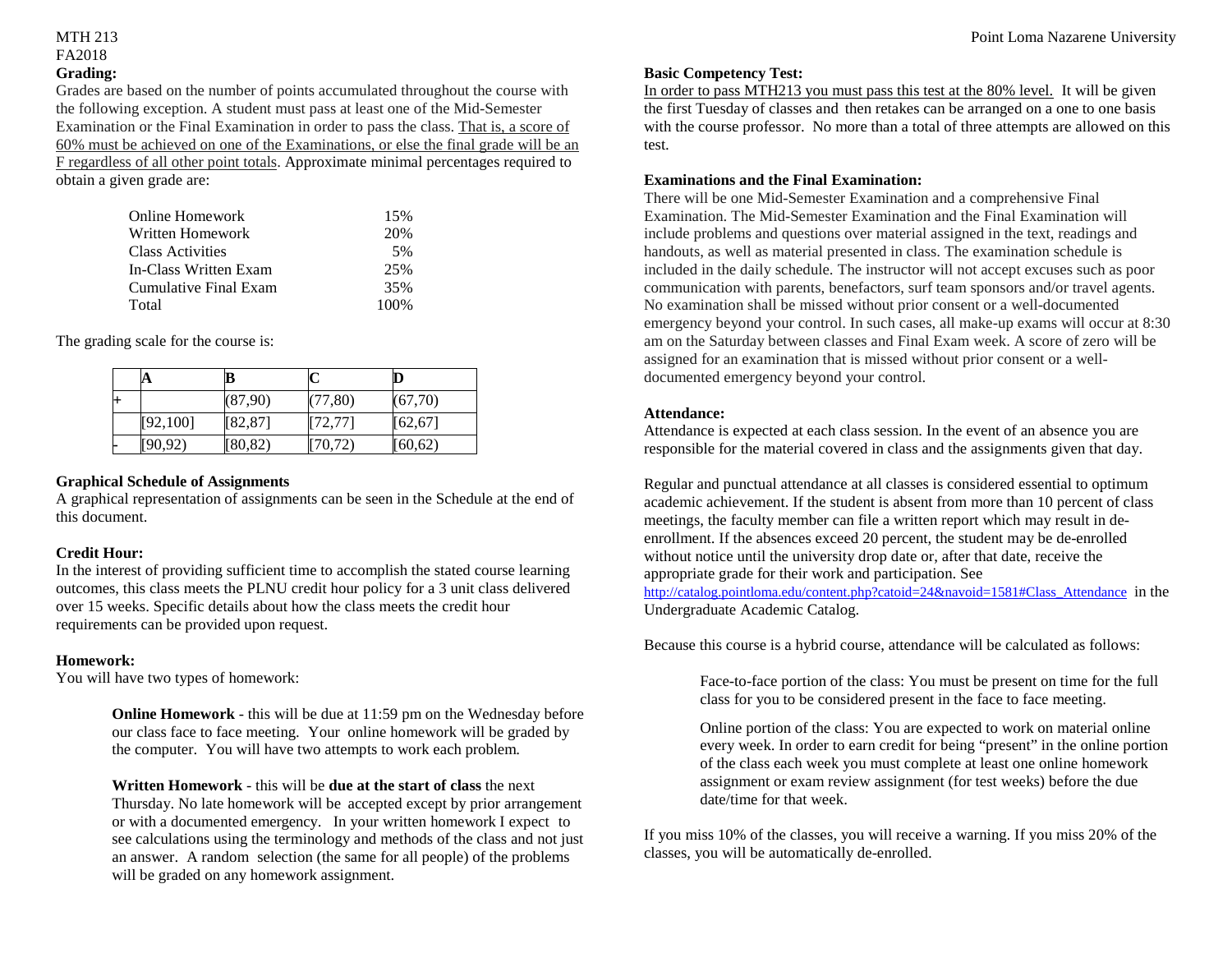## FA2018 **Class Enrollment:**

It is the student's responsibility to maintain his/her class schedule. Should the need arise to drop this course (personal emergencies, poor performance, etc.), the student has the responsibility to follow through (provided the drop date meets the stated calendar deadline established by the university), not the instructor. Simply ceasing to attend this course or failing to follow through to arrange for a change of registration (drop/add) may easily result in a grade of F on the official transcript.

#### **Academic Accommodations:**

While all students are expected to meet the minimum standards for completion of this course as established by the instructor, students with disabilities may require academic adjustments, modifications or auxiliary aids/services. At Point Loma Nazarene University (PLNU), these students are requested to register with the Disability Resource Center (DRC), located in the Bond Academic Center. [\(DRC@pointloma.edu](mailto:DRC@pointloma.edu) or 619-849-2486). The DRC's policies and procedures for assisting such students in the development of an appropriate academic adjustment plan (AP) allows PLNU to comply with Section 504 of the Rehabilitation Act and the Americans with Disabilities Act. Section 504 (a) prohibits discrimination against students with special needs and guarantees all qualified students equal access to and benefits of PLNU programs and activities. After the student files the required documentation, the DRC, in conjunction with the student, will develop an AP to meet that student's specific learning needs. The DRC will thereafter email the student's AP to all faculty who teach courses in which the student is enrolled each semester. The AP must be implemented in all such courses.

If students do not wish to avail themselves of some or all of the elements of their AP in a particular course, it is the responsibility of those students to notify their professor in that course. PLNU highly recommends that DRC students speak with their professors during the first two weeks of each semester about the applicability of their AP in that particular course and/or if they do not desire to take advantage of some or all of the elements of their AP in that course.

#### **Academic Honesty:**

Students should demonstrate academic honesty by doing original work and by giving appropriate credit to the ideas of others. Academic dishonesty is the act of presenting information, ideas, and/or concepts as one's own when in reality they are the results of another person's creativity and effort. A faculty member who believes a situation involving academic dishonesty has been detected may assign a failing grade for that assignment or examination, or, depending on the seriousness of the offense, for the course. Faculty should follow and students may appeal using the procedure in the university Catalog. See

[http://catalog.pointloma.edu/content.php?catoid=24&navoid=1581#Academic\\_Hone](http://catalog.pointloma.edu/content.php?catoid=24&navoid=1581#Academic_Honesty) [sty](http://catalog.pointloma.edu/content.php?catoid=24&navoid=1581#Academic_Honesty) for definitions of kinds of academic dishonesty and for further policy information.

#### **Copyright Protected Materials**

Point Loma Nazarene University, as a non-profit educational institution, is entitled by law to use materials protected by the US Copyright Act for classroom education. Any use of those materials outside the class may violate the law.

#### **E-mail and Messages:**

I expect that you regularly use e-mail. I will periodically send you information and updates via e-mail and/or via canvas. In the first week of class you must activate your PLNU e-mail account if you are not currently using it.

#### F**inal Exam: 4:30-7:00 pm Tuesday December 11th, 2018 in LBRT 202**

The final exam date and time is set by the university at the beginning of the semester and may not be changed by the instructor. This schedule can be found on the university website and in the course calendar. No requests for early examinations will be approved. Only in the case that a student is required to take three exams during the same day of finals week, is an instructor authorized to consider changing the exam date and time for that particular student.

#### **The Final Exam is a Comprehensive Examination.**

#### **Some Tips About This Class:**

- Reading mathematics is a fairly slow process and will require you to read things more than once. Do not get behind; you want to be working on class material most days.
- Read with a pencil in hand. Be sure to fill in details and check the author's computations. It will probably help your studying if you write these calculations in a notebook.
- Read the material and work the online problems with the text before attempting quizzes and written homework.
- Work lots of problems. Part of becoming good at mathematics is practice.
- Work in groups. You learn a lot if you have to explain your solution to someone else (we will be doing this in class).
- Stay current with your assignments (cramming won't help)
- If you have a question, *ASK*.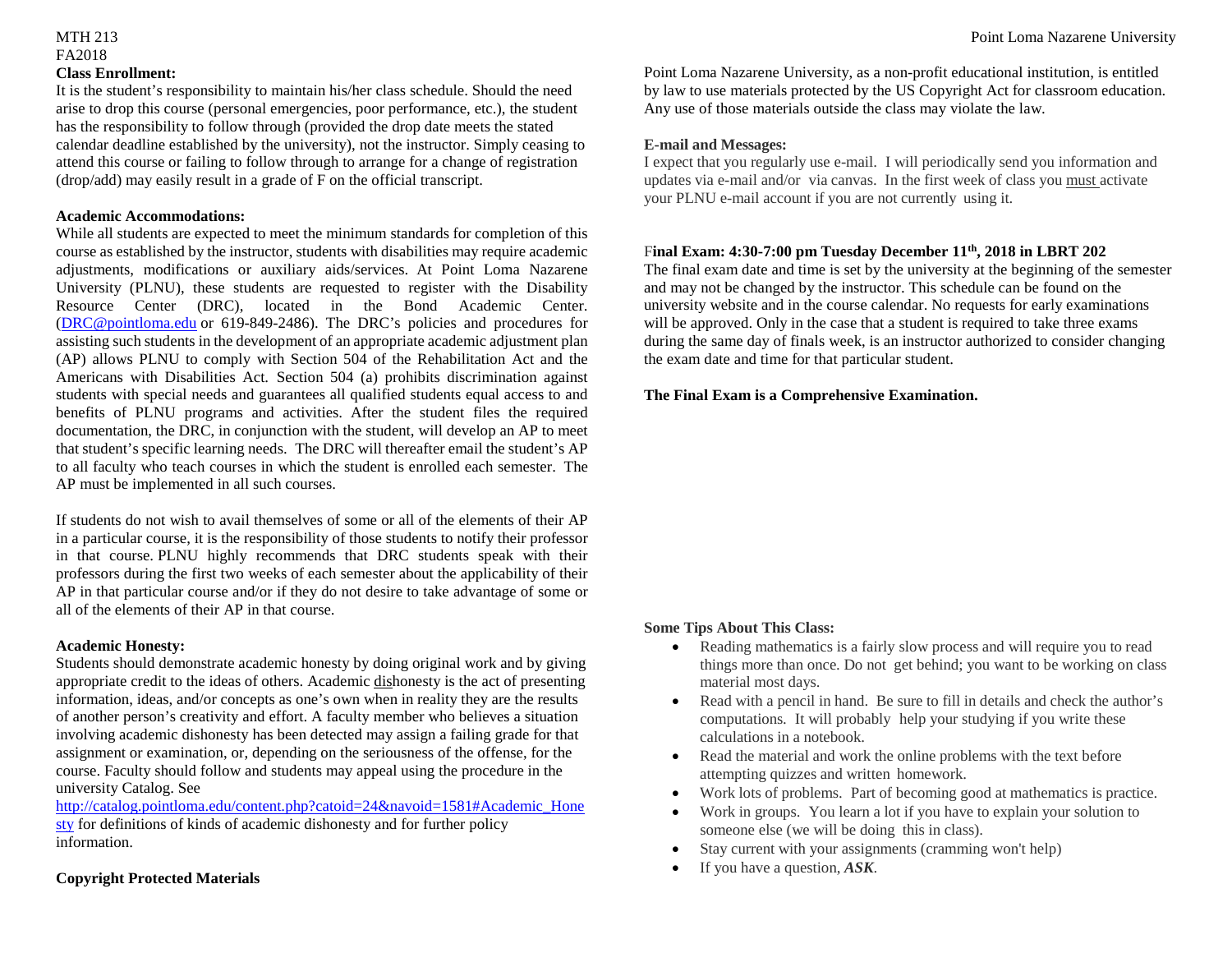# **Weekly Schedule**

| Week and          |                                                        | <b>Prior to Class</b>                                                                                      |                                                                                             | In Class                                                                                                     | <b>After Class</b>                                                                                                                                                                                                                                     |                                                  |
|-------------------|--------------------------------------------------------|------------------------------------------------------------------------------------------------------------|---------------------------------------------------------------------------------------------|--------------------------------------------------------------------------------------------------------------|--------------------------------------------------------------------------------------------------------------------------------------------------------------------------------------------------------------------------------------------------------|--------------------------------------------------|
| <b>Start Date</b> | Online                                                 | Open Lab<br>Tuesday                                                                                        | Online<br>Assignments                                                                       | Thursday                                                                                                     | Homework (problems from the textbook to be done on paper).                                                                                                                                                                                             |                                                  |
|                   |                                                        |                                                                                                            | Due 11:59 pm<br>Wednesday                                                                   |                                                                                                              | Due in class the next Thursday<br>(By section in the textbook, with the page number that will<br>show in the online copy of the book)                                                                                                                  |                                                  |
| 8/27/2018         |                                                        | None<br>(1 <sup>st</sup> week)                                                                             |                                                                                             | Introduction to the Class<br>Introduction to Section 2.2                                                     | None<br>(1 <sup>st</sup> week)                                                                                                                                                                                                                         |                                                  |
| 9/3/2018          | 2.2<br>Read                                            | <b>Basic</b><br>Competency<br><b>Test</b><br>(required class<br>day)                                       | 2.2 Assigned Online<br>Problems (Pearson<br>HW)                                             | Sections 2.2 Activities<br>Introduction to Sections 2.3 and 3.1                                              | $2-2B: 3, 5(a,b), 11, 14, 15$                                                                                                                                                                                                                          | (Pg. 65)                                         |
| 9/10/2018         | 2.3 and 3.1<br>Read                                    | for Help                                                                                                   | Optional Session Sections 2.3 and 3.1<br><b>Assigned Online</b><br>Problems (Pearson<br>HW) | Sections 2.3 and 3.1 Activities<br>Introduction to Sections 3.2-3.3<br>Due: Written homework 2.2             | $2-3B: 5, 8, 9, 10, 12$<br>$3-1B: 10, 14, 15, 19(a,b), 20$                                                                                                                                                                                             | (Pg. 76)<br>(Pg. 97)                             |
| 9/17/2018         | $3.2 - 3.3$<br>Read                                    | for Help                                                                                                   | Optional Session 3.2-3.3 Assigned<br><b>Online Problems</b><br>(Pearson HW)                 | Chapter 3.2-3.3 Activities<br>Introduction to Sections 3.4-3.5<br>Due: Written homework 2.3 & 3.1            | 3-2B: 2, 6(a,b), 10, 18, 19, 26<br>3-3B: 8, 9, 12, 14, 15                                                                                                                                                                                              | (Pg. 111)<br>(Pg. 128)                           |
| 9/24/2018         | $3.4 - 3.5$<br>Continue<br>reading                     | Optional Help<br>Session                                                                                   | 3.4-3.5 Assigned<br><b>Online Problems</b><br>(Pearson HW)                                  | Sections 3.4-3.5 Activities<br>Introduction to Chapter 4<br>Due: Written homework 3.2 & 3.3                  | 3-4B: 1, 6, 10, 11, 12(a,b,c), 16, 17<br>$3-5B: 1$ (a,b,c), 2, 6, 13, 15                                                                                                                                                                               | (Pg. 146)<br>(Pg. 165)                           |
| 16<br>10/1/2018   | $4.1 - 4.3$<br>Read                                    | <b>Required lab:</b><br><b>CLASS</b><br><b>Sections 4.1-4.3</b><br><b>Activities</b><br><b>Test Review</b> | Chapter 4 Assigned<br><b>Online Problems</b><br>(Pearson HW)                                | No class- at a conference<br>Due: Written homework 3.4 & 3.5-<br>turn homework into department<br>assistant. | 4-1B: 8, 10(a,b,c), 13(a,b), 14, 15<br>$4-2B: 2, 4, 13$<br>Mathematical Connections 4.2: 10, 15<br>(Hint: pay attention to the fact that these two problems need<br>answers that should be written in sentences.)<br>$4-3B: 2(b,c), 3(c,d), 4, 14, 16$ | (Pg. 186)<br>(Pg. 200)<br>(Pg. 201)<br>(Pg. 213) |
| 10/8/2018         | <b>ONLINE</b><br>Review<br>Quizzes for<br>Chapters 2-4 | <b>Test Review</b>                                                                                         | <b>Optional Session Test Review Activities</b><br><b>Review Homework</b><br>Chapters 2-4    | Exam<br>Due: Written homework 4.1-4.3                                                                        | No written homework this week.                                                                                                                                                                                                                         |                                                  |